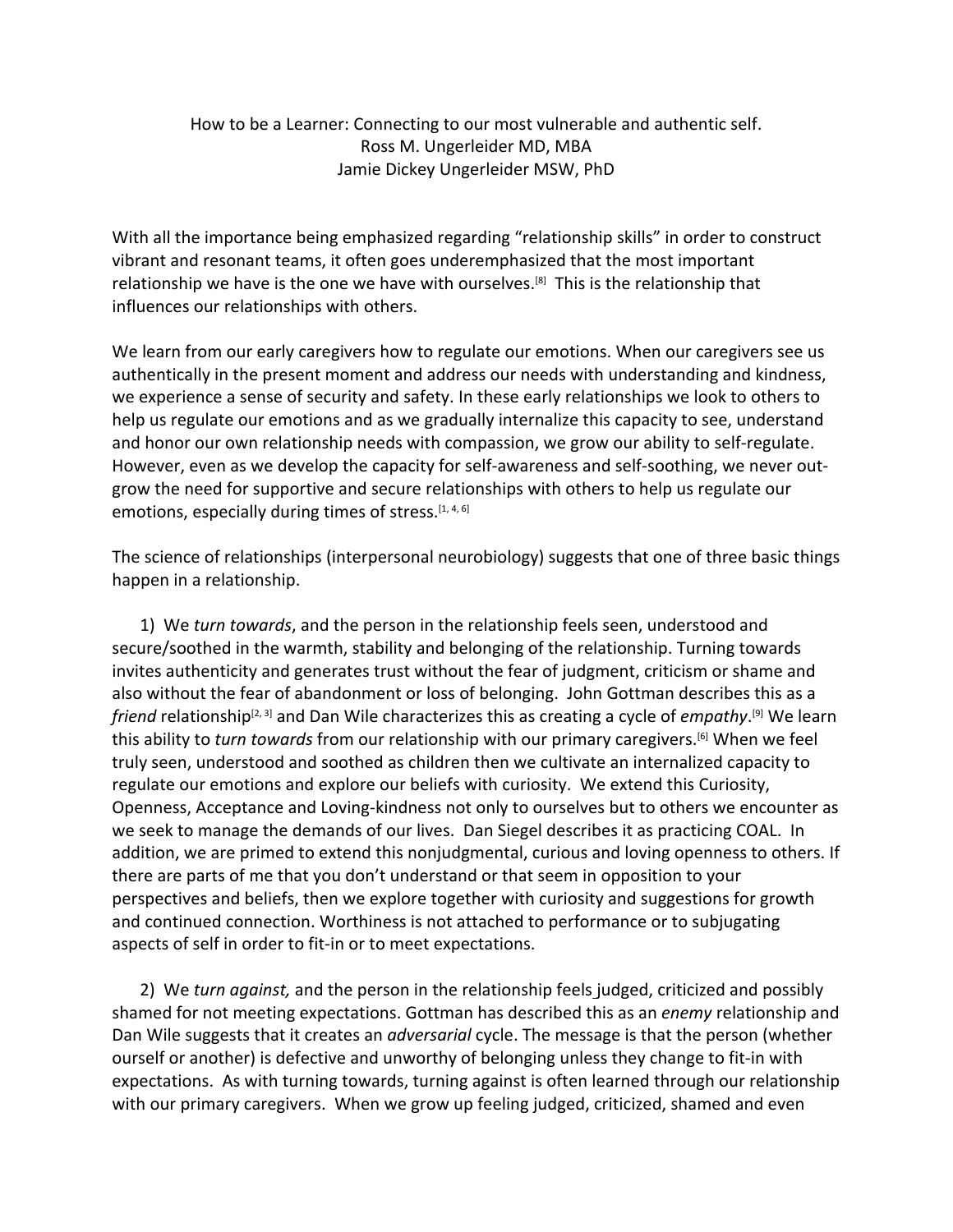being punished if we fail to perform or achieve perfection, we are at risk for both internalizing this loud critical voice as well as for extending it to others. There is a loss of curiosity and exploration in order to understand and join with compassion. The relationship, whether with others or with ourselves, ceases to be one of soothing (emotional regulation) and understanding. A consequence of this is that it accelerates fear and anxiety from the worry that I will not be "good enough" if I can't achieve perfection or meet expectations. It is difficult to grow, change and reach our potential when in the dysregulating grip of fear and anxiety related to our worthiness.

3) We *turn away*, and the person in the relationship feels alone and abandoned. Gottman describes this as a *stranger* relationship and Dan Wile characterizes it as creating a cycle of *withdrawal*. The message is that it is not safe to see others or even one's self in their (our) entirety. There is often a false belief that accompanies the turning away that if we don't look at the parts of others or ourselves we judge as inferior or unworthy of love, they won't exist and won't need to be acknowledged or processed. Even though we may exile these parts, they're still there. Turning away may evolve when we learn in our relationship with our primary caregivers that relationships are not important, messy, take too much energy and cannot provide the feeling of belonging and acceptance that is more likely to be attached to accomplishment and performance. Unlike turning towards or turning against, where relationships have energy (regulated or dysregulated), turning away creates a false sense of emotional regulation as we disengage from needs (ours or those of others) and the valuing of the relationship and its importance. A consequence of this is loss of the ability to be intimate and genuine with oneself or with others. In highly stressful medical fields, like surgery, this can contribute to depersonalization (inability to have a relationship with self or with others) and result in the syndrome of burnout.

Research on human attachment (what we learned about security and trust associated with relationships from our early primary care givers) suggests that what we experienced in these earliest relationships *between* ourselves and important others ultimately manifests in our relationships *within* our self. Expanding on terminology introduced by Stan Tatkin,[7] those who turn away from themselves and others become *islands*—at risk for depersonalization (disconnecting from their feeling self as they treat themselves or others more like a machine or an object since relationships are not seen as an important source of understanding and soothing. For islands, tasks, achievement and reaching goals supersede relationships and connecting). Those who turn against themselves and others become like *waves*—desiring relationships, often idealizing what the relationship can provide, and then receding from their "shore" when that idealized relationship "disappoints" due to the imperfection that is inherent in all humans. Both of these relationship styles can predispose us to struggle, dissatisfaction and burnout. In essence, islands manage their emotions by trying not to have them and waves manage their emotions by hoping others will make everything OK, and then blaming them when they can't. Then there are those who turn towards themselves and others—*anchored* with compassion and forgiveness for themselves and others as they find the courage to see and accept what is present without judgment, to learn, to love, and to accept struggle in themselves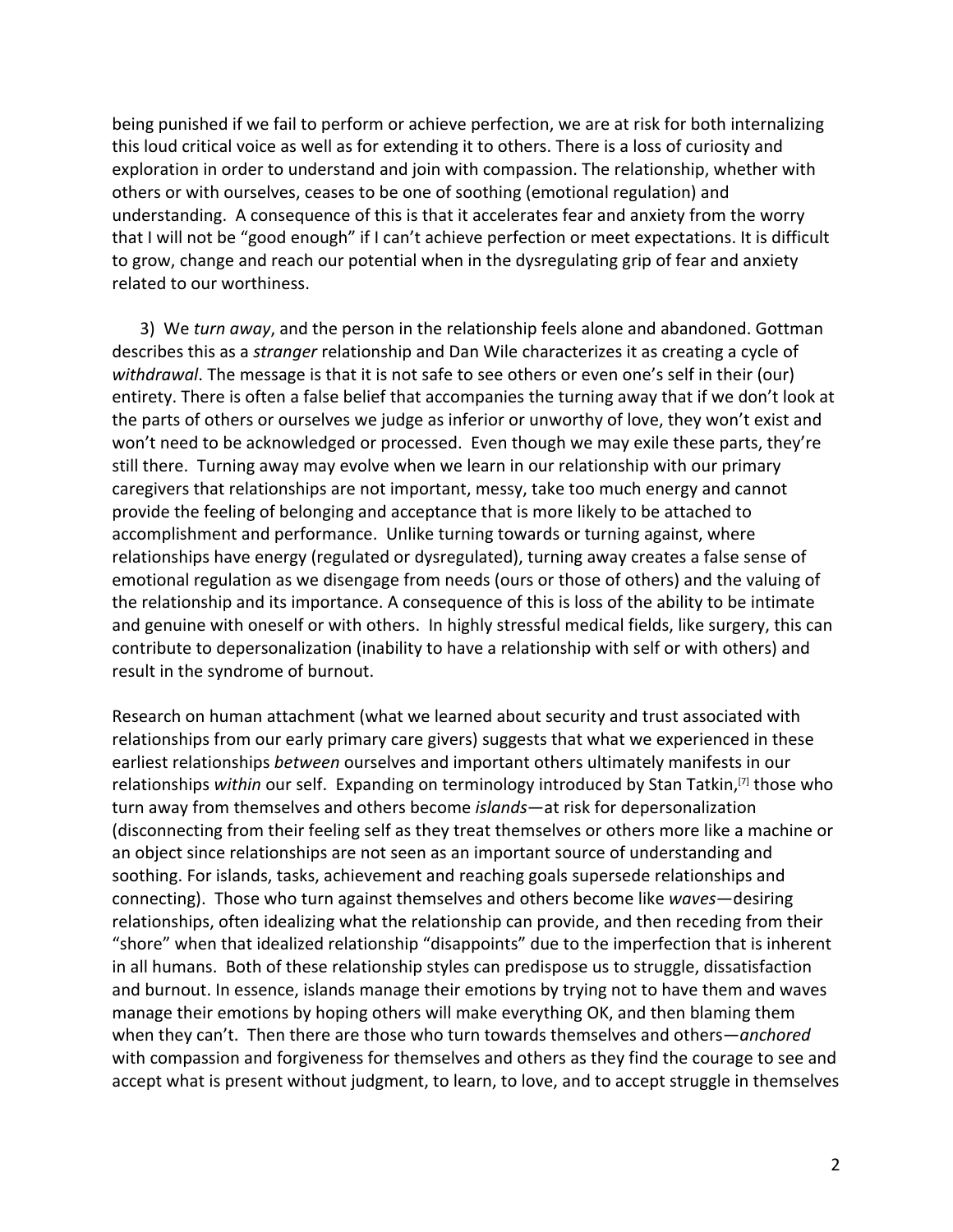and others. Research would suggest our relationship style characterizes how we lead, work and survive or thrive during times of challenge.<sup>[5]</sup>

Take a moment to reflect on your preferred approach to relationships—particularly the one with yourself. Do you prefer being an island (relationships are secondary to achievement), a wave (relationships are desired and I tend to put that person on a pedestal, but am often left feeling disappointed in them, or myself, when they (or I) fail to be perfect), or have you learned to be an anchor (relationships take work, forgiveness, courage and compassion and are an important part of your life)?

Ed Tronick, a professor of psychology at the University of Massachusetts, has spent a career studying mother/child attachment and the child's need to experience attunement with the mother in order to be emotionally regulated. As you reflect on your preferred approach to relationships, watch the video on YouTube in the link below. Watch it from the perspective of you as a parent connecting to your own vulnerable inner child, who needs your nurturance, connection and protection in order to feel seen, soothed, safe and secure. Notice how the little child in the vignette becomes dysregulated when the mother looks away. Imagine how it would feel, if in addition to looking away, she also became a source of criticism or anger. Next notice how easily the relationship is repaired when the mother once again engages and connects to her child with kindness and love.

## https://www.youtube.com/watch?v=GSqjW9I1IcQ

Take a few centering and calming breaths. Send yourself a message of gratitude for being present to yourself through this activity. How might you begin to see, notice, nurture and soothe your vulnerable inside self? Just notice what it feels like to show-up for yourself in this way. If you notice any judgments (turning against) or wishes to turn away, just be with those experiences as well. Be a witness to them in with Curiosity, Openness, Acceptance and Lovingkindness.

As I (RMU) reflect on my own experience with training in surgery, which includes my professional "parents" or "caregivers," I now recognize all of the patterns described above. I was exposed to the harsh and often demeaning criticisms of those whose relationship style with me (even though they likely cared about my being successful and not disappointing them) emerged from their likely lack of compassion for themselves, so how could they have compassion for me, as a learner? I experienced them as adversaries as they turned against me. I recognized in myself a tendency to withdraw from those who could not see me as an ardent, but flawed, learner who wished for compassion, understanding and gentle guidance. When what I yearned for was not available, and not having learned the skills to repair the relationship and construct the type of nurturing that I wanted, it was simply easier to avoid relationships altogether and "soldier on." Fortunately, there were a few who treated me with what felt like genuine nurturing and caring. I never felt judged by them, even when I failed or struggled. As I